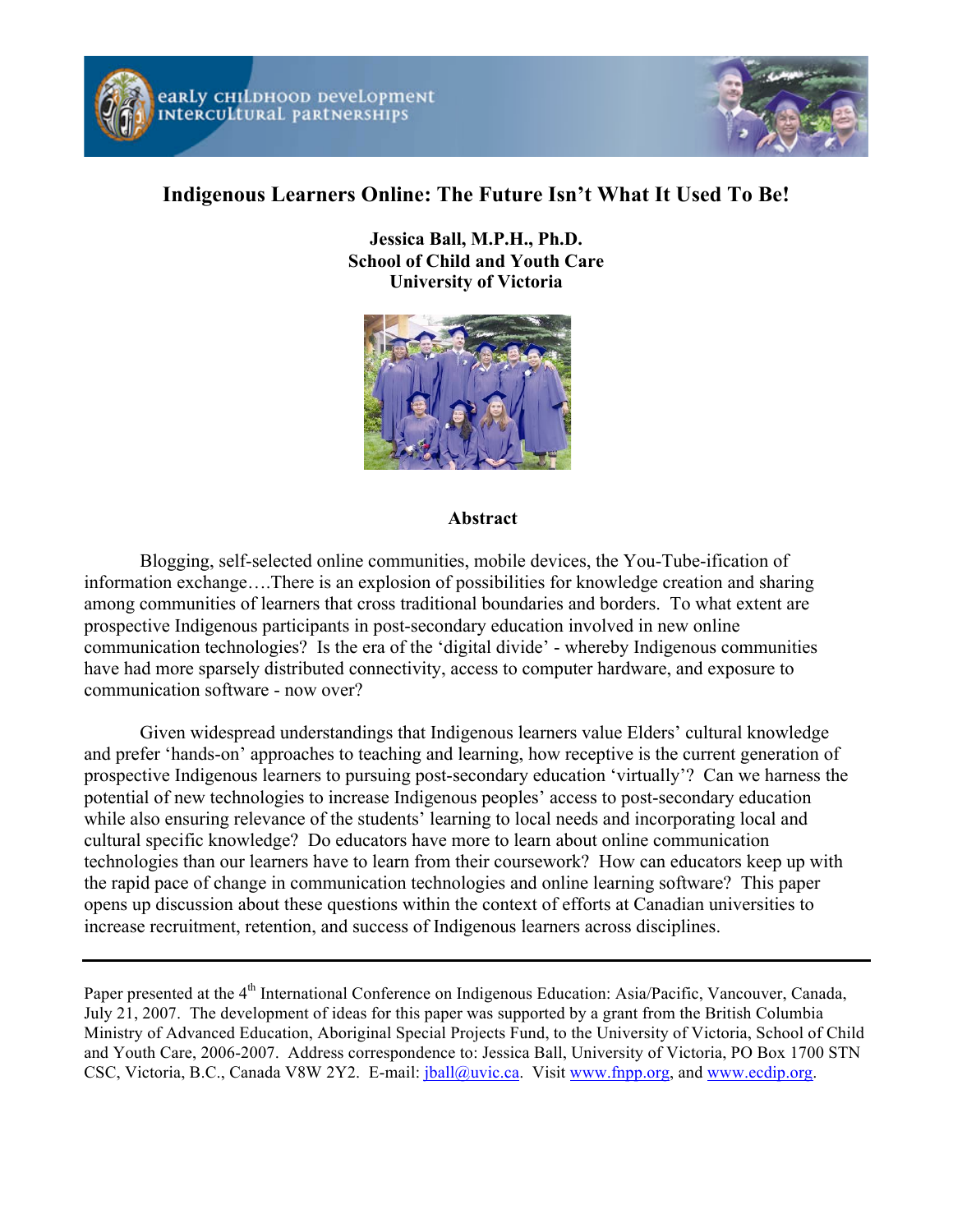## **Introduction**

There is an urgent need in Canada to increase access to accredited, effective post-secondary education to Indigenous learners through a variety of modalities to meet a range of learners' needs, goals, prior learning histories, and life circumstances. Indigenous adults represent a growing population seeking post-secondary education, particularly accredited courses (Kateines & Chignecto, 2006; Malatest, 2004; Mayes, 2007). Gaps between Indigenous and non-Indigenous Canadians in terms of education outcomes have been documented by Crossing Boundaries (2004), Downing, (2002), and Nickerson & Kaufman (2005), among others. Barriers have been documented by the Association of Canadian Community Colleges (2005), Human Capital Strategies (2005), Malatest (2002), Malatest (2004), and Merkel (2006), among others.

Information and communications technologies would seem to have the potential to overcome some of the barriers to post-secondary education faced by Indigenous adults. Yet, to date, online learning technologies have been an under-explored approach for overcoming barriers and meeting needs of Indigenous learners. E-learning is often dismissed on the basis of preconceptions about the lack of interactivity possible through online learning platforms or assumptions that Indigenous learners always prefer to learn through face-to-face encounters that rely on visual and oral communications. This paper calls for a critical examination of the validity of these preconceptions and assumptions, and a program of research on the feasibility, desirability, and effectiveness of providing a introducing online learning to the array of post-secondary education opportunities available to respond to the diverse needs and learning styles of Indigenous learners.

#### **Online learning technologies in Indigenous contexts: What do we know?**

Rapid developments in online learning technologies would seem to offer new avenues for increasing access to post-secondary education for Indigenous learners, particularly those who live in rural and remote areas of Canada. E-learning also seems to hold promise for Indigenous learners who have work, family, or community roles that preclude them from participating in on-campus programs of study, or who have personal or financial reasons for choosing not to join classroom-based learning environments. The literature discussing the potential of e-learning to improve Indigenous adults' access to post-secondary education in includes cautionary messages about the extent of the "digital divide" between cities and remote communities that may still lack reliable, affordable access to broadband Internet service. Updates on the Indigenous Canada Portal (Government of Canada, 2005) indicate that online connectivity is steadily increasing, with nearly one hundred per cent access to high speed internet at the level of Indigenous *communities* expected within the next decade (Indian and Northern Affairs Canada, 2002). While significant progress is being made, connectivity is currently a problem in many locations and for many Indigenous individuals in Canada (Daniels, 2003; Downing, 2002).

Beyond connectivity at the community level, almost nothing is known about the extent and stability of access to computers or high speed connectivity at the level of Indigenous *individuals.* In a "Review of Indigenous Post-Secondary Education, Programs, Services and Strategies/Best Practices and Aboriginal Special Projects" published by the B.C. Ministry of Advanced Education (2005), Indigenous community leaders identified gaps and barriers to participation in post-secondary education. In this review, access to technology and access to online learning for community members, especially in Canada's North, were identified as especially important gaps to be filled. This report offers little detail on the issues and possible strategies. Further, no published research has been found that explores the receptivity of Indigenous high school graduates to online learning technologies, their familiarity with online learning, or their personal readiness to successfully engage in post-secondary learning online.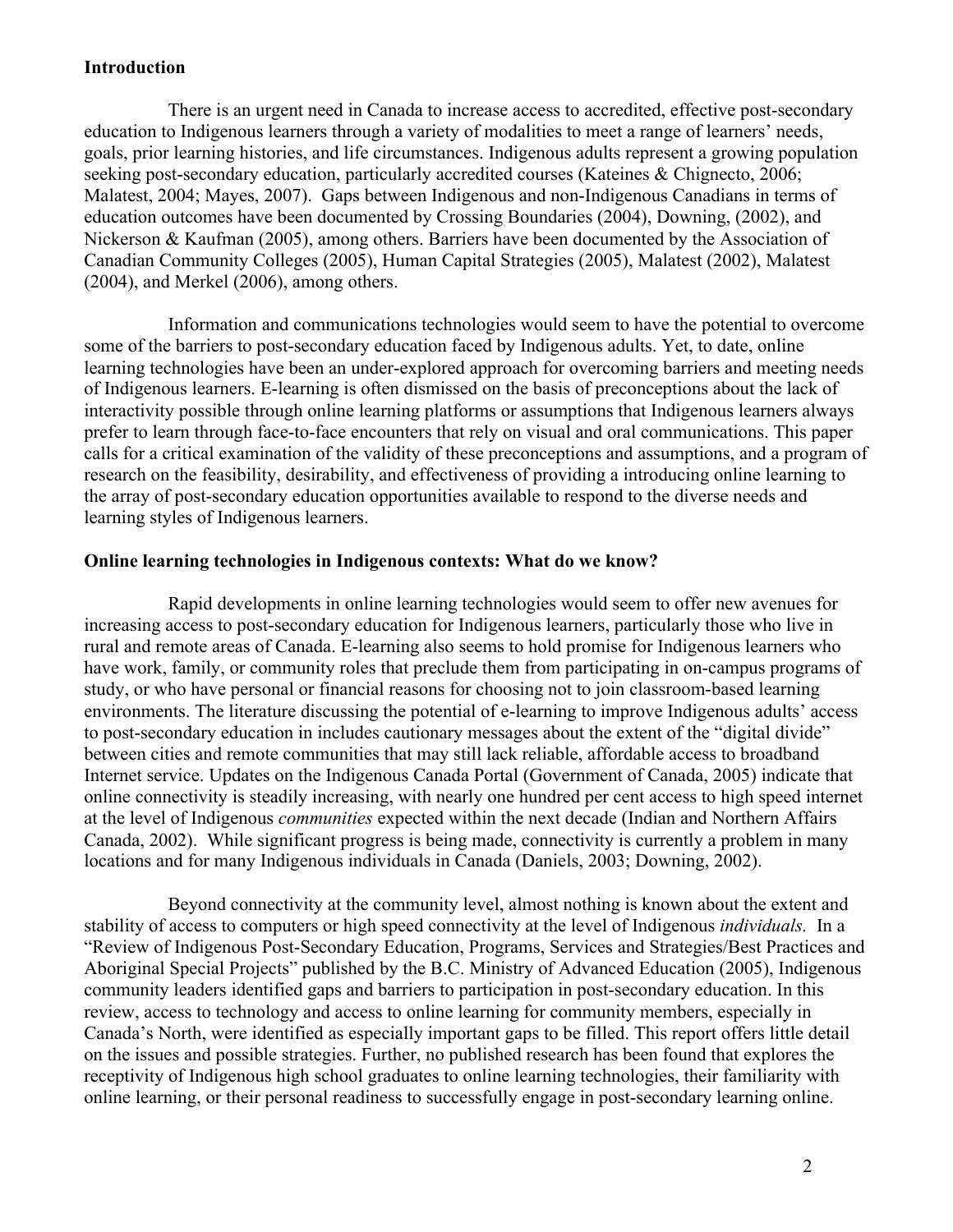There are prevalent preconceptions that online learning technology may be particularly ill-suited to Indigenous learners, compared to non-Indigenous learners, particularly 'mature' learners re-entering education after years out of school. Again, there is no evidence. E-learning introduces new opportunities and challenges that require careful consideration before beginning to plan, design and deliver online programs intended to meet the needs of Indigenous learners.

#### **Successes of innovative campus-based and community-based modalities**

There have been some recent successes in supporting Indigenous students' education through innovative on-campus programs (Battiste & McLean, 2005; Canada Millennium Scholarship Foundation, 2004). These approaches are familiar and have intuitive appeal for both learners and instructors because of the traditional value placed on teaching and learning in the context of relationships. In particular, community-based program delivery models have proven effectiveness for Indigenous learners (e.g., Ball & Pence, 2006)**.** For example, the School of Child and Youth Care at the University of Victoria has completed 10 successful partnerships with First Nations in Saskatchewan and B.C. for the community-based delivery of an accredited, two-year diploma level program. The First Nations Partnerships Program has benefited a total of 152 First Nations students to date, making it one of the most successful post-secondary initiatives in Canada in terms of Indigenous recruitment, retention, and credential completion (Ball & Pence, 2006). The program's 'Generative Curriculum Model' is well known in Canada (Ball, 2003a) and internationally (Ball, 2003b; Ball & Pence, 1999; Ball & Pence, 2000) and was selected by UNESCO as one of 20 best practices in education and training that incorporates Indigenous Knowledge (Ball & Pence, 2002). Tri-annual research evaluations of this innovative program yielded clear understandings of the effective components and potential of community-based, cohort-driven delivery of post-secondary programs (Ball, Definney, & Pence, 1999; Ball, Leo, & Pence, 2001; Ball & Pence, 2001a; Human Capital Strategies Final Report on Aboriginal Post-Secondary Education Programs, Services and Strategies/Best Practices and Aboriginal Special Projects Funding Program (2005); Millennium Foundation Report on Indigenous Education (2004).

### **Limitations of community-based delivery**

While there are unequivocal benefits of the community/classroom-based, cohort driven model, there are also a number of limitations that provided impetus for the preliminary exploration reported in this paper. Foremost, community-based delivery models rely either on the establishment of 'satellite campuses' which are only feasible in large communities supplying a steady intake of students, or on cohort-driven delivery where a group of students enter and move through a course or program together. Our First Nations Partnerships Program is a cohort-driven model and relies entirely on face-toface instruction and Elders' participation in co-constructing and co-instructing courses in communities that host the program in community-owned facilities (Ball & Pence, 2001b; Ball, Pence, Pierre, & Kuehne, 2002). Community-based delivery is cost-effective only when there are groups of community members ready and wanting to enroll in a program. Members of the student cohort have to live within geographic proximity to the host community. Each delivery of a community-based education program (at any level) requires special fund-raising in order to pay for Elders' participation and locally recruited instructors to teach in community-based classrooms. In a cohort delivery, all students must move through the program in a lock-step manner. Students who drop or fail even a single course for whatever reasons typically forego their prospect of timely program completion.

A large number of requests received by the First Nations Partnerships Program team have been from Indigenous individuals who are either geographically isolated or members of very small communities lacking the numbers or relationships with other communities to be able to mount a full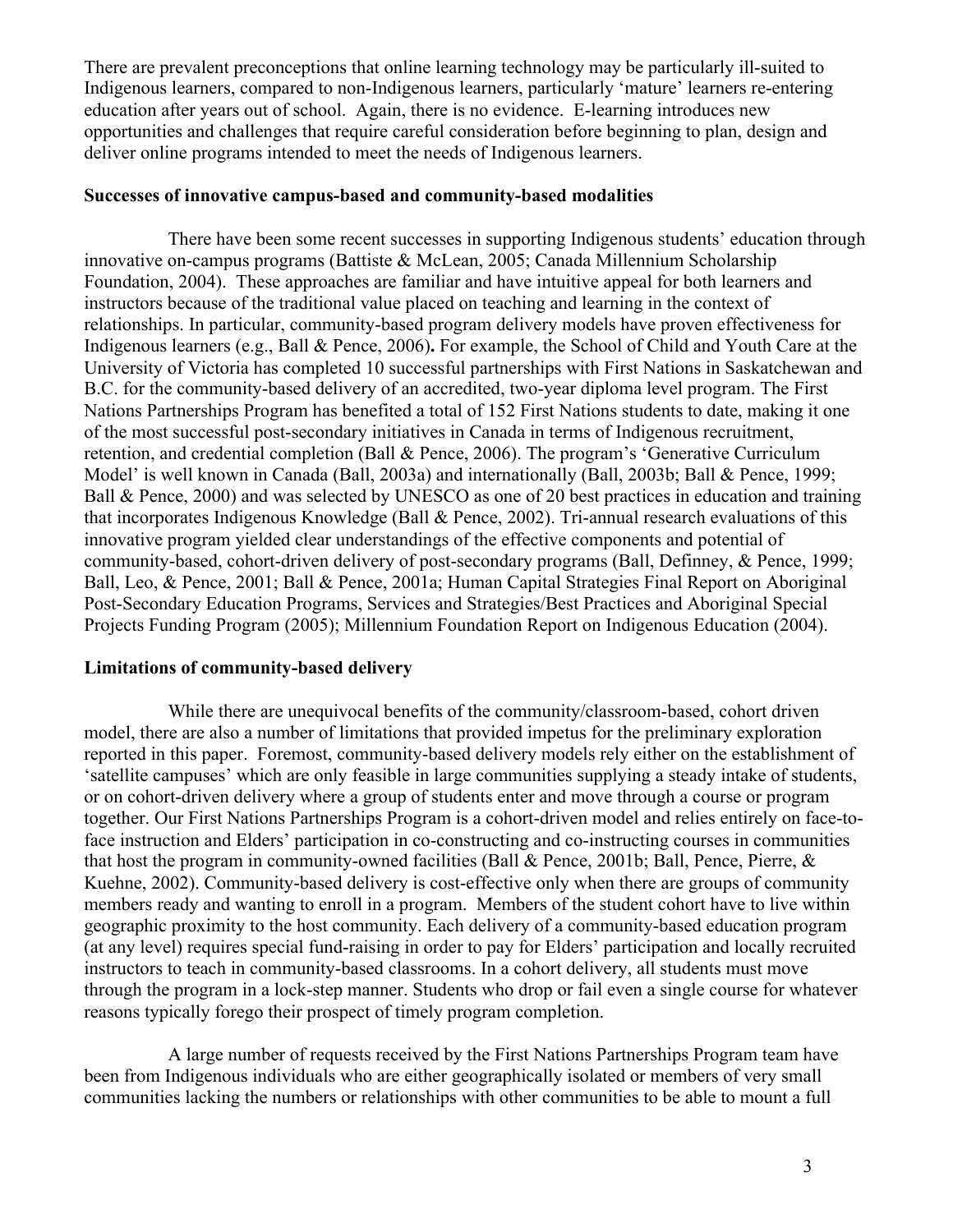partnership program. Thus, as Mendelson (2006) notes, there remains a significant population of Indigenous adults in Canada who are not reached through either community-based or on-campus programs as a result of geographic location, family or community responsibilities, or personal preference.

### **The call for online learning technologies to support Indigenous post-secondary education**

The potential of e-learning to benefit Indigenous learners is a recurring theme in the Canadian adult education literature (Battiste & McLean, 2005; Corrigan & Robertson, 2004; Crossing Boundaries National Council, 2006; Daniels, 2003; Epstein, Gonzalez & Matheos, 2005; Facey, 2001; Greenall & Loizides, 2001; McCue, 2006; Voyageur, 2001; Walmark, O'Donnell & Beaton, 2005). Advocates emphasize the need to provide e-learning that matches the needs of the learners, recognizes and addresses the barriers, and builds on insights gained from projects from which "best practices" have been drawn (McMullen & Rohrbach, 2003). For example, in a review of the state of First Nations learning in Canada completed for the Canadian Council on Learning, Battiste and McLean (2005, 12) remark*: "Many rural, remote, and northern communities face difficulties in access to learning opportunities. As a result, there is growing interest in distance learning as a means of overcoming the challenges of geography and isolation*." The federal Aboriginal Canada Portal (2005) has called for actions to reduce the digital divide between Indigenous and non-Indigenous individuals and communities, not only by securing connectivity, but also by developing program models that familiarize Indigenous people with the use of technology for meaningful purposes. The Canada Millennium Scholarship Foundation (2004) has pointed to the potential of online learning technologies to help fill the persisting large gap in Indigenous post-secondary participation, retention and success in Canada . The B.C. Aboriginal Post-Secondary Education and Training Policy Framework (2006) calls for increased efforts to promote post-secondary education that is culturally meaningful, community relevant, and offers an alternative to traveling to attend post-secondary institutions. There have been increasing requests from Indigenous Education Coordinators and individuals throughout B.C. for online delivery of training especially in education and human service professions such as child and youth care.

As a new approach to Indigenous adult learning, online delivery of courses offers flexibility for individual learners who wish to pursue studies at their own pace rather than 'lock-step' as part of a student cohort. Recent developments in online learning technologies have increased the potential for real-time (synchronous) interactions using video and audio. Electronic text, graphic communication, and online media including library data bases provide key learning supports and modalities for varying content foci and learning styles. Learners can be independent with respect to their funding for tuition paid directly to the post-secondary institutions, rather than depending upon a host community to form a consortium with other communities in order to raise sufficient funds to commit to a multi-year partnership with an institution. Thus, online learning would seem to have the potential for becoming at least part of the solution to the problem of extending post-secondary access to Indigenous peoples. Research is needed to explore the potential for meeting the needs of diverse Indigenous students across an array of content disciplines and credential levels.

# **The need for a program of research**

The existing research literature on the effectiveness of online learning for Indigenous learners is sparse, and the few available case studies include high school programs and delivery models that use other distributed learning technologies (Bale, 2005; McMullen & Rohrbach, 2003). A program of research would make much-needed contributions to adult educators' understanding of the conditions that enhance the effectiveness of Indigenous-specific university courses, delivered online. Specifically,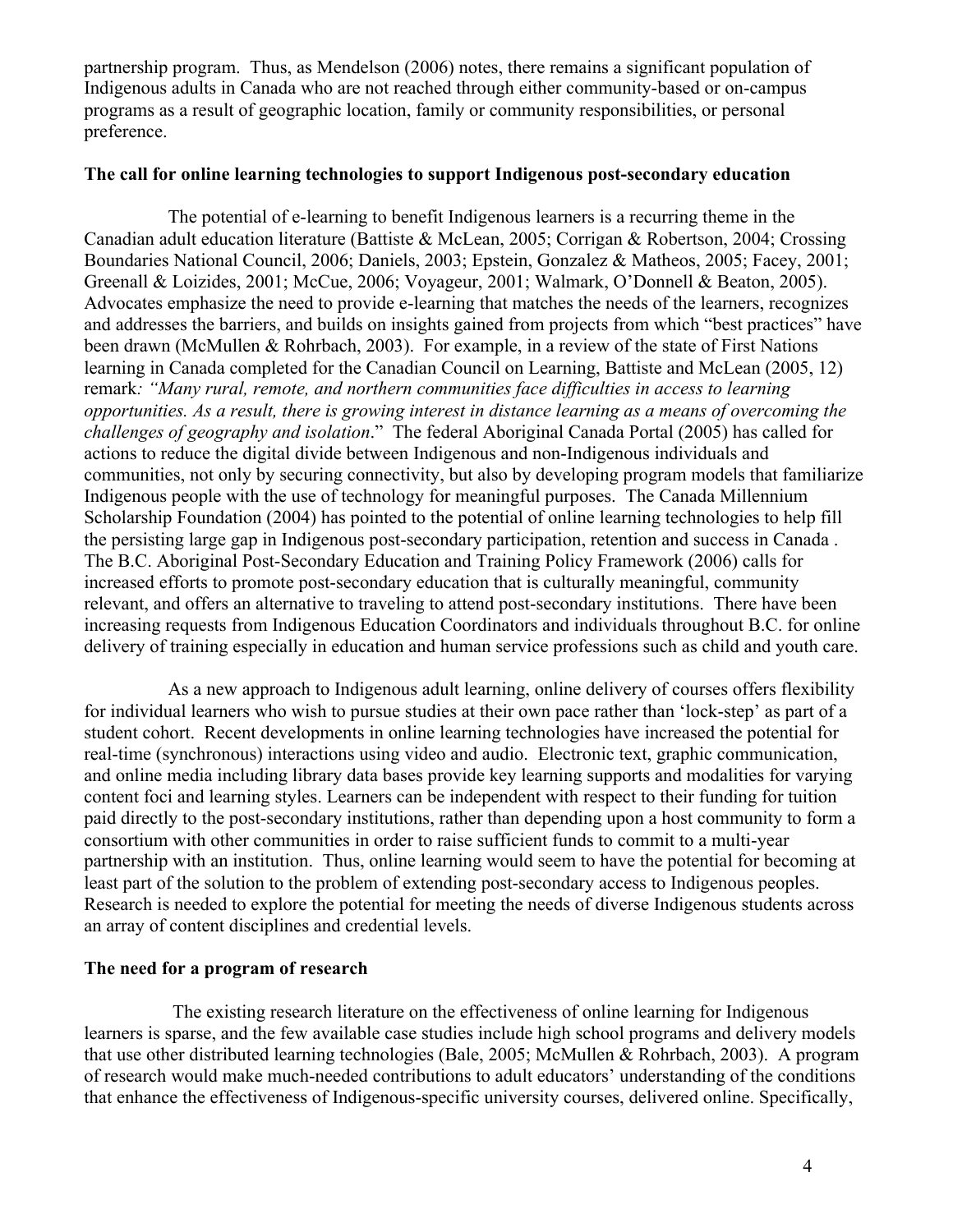research is needed to identify factors that post-secondary learners and Indigenous Education Coordinators think are important to consider when designing online learning courses. Research that includes samples of both Indigenous and non-Indigenous learners could generate hypotheses about the extent to which there are differences in the kinds of learning supports, online learning design components, or delivery models that are likely to benefit non-Indigenous compared to Indigenous learners. Research could also examine whether differences in readiness, receptivity, or learning outcomes are associated with other learner characteristics such as gender, age, and residence in rural or remote locations. Findings from a program of research could inform decision-making in education policy, design and delivery about the necessary conditions for online learning to become an effective component of national, provincial, territorial and community strategies to enhance Indigenous participation at the post-secondary level and in subsequent continuing professional development programs.

#### **Preliminary clarification for a program of research**

In May 2006, the author and an Indigenous faculty member at the University of Victoria, Shanne McCaffrey, began to explore the feasibility of establishing a fully-online 'Indigenous Diploma in Child and Youth Care' offered at the University of Victoria. This project was envisioned as a possible first step in developing a cost-effective, sustainable, fully laddered and career-latticed approach to strengthening Indigenous capacities to deliver health and social services. Exploratory steps included a survey of current Indigenous learners enrolled at the University of Victoria, as well as conversations with Education Coordinators in Aboriginal communities and with representatives of post-secondary institutions in B.C. offering to share their stories of online learning pilot projects (e.g., Nicola Valley Institute of Technologies Online Web-based Learning pilot project, First Nations Education Steering Committee Speech-Assistance Program). This exploration suggested that there is a wealth of creative thinking and anecdotal evidence from online post-secondary learning pilot projects targeting Indigenous learners that could be tapped in a more extensive program of research.

The search for cases yielded few examples of Indigenous-specific courses and programs at Canadian universities and colleges developed for online delivery or for delivery using hybrid models that combine e-learning with more traditional face-to-face instruction or distributed print materials. Most courses that have been developed specifically for Indigenous learners are in the category of professional development for individuals who are employed by Indigenous organizations. These include, for example, a certificate in Indigenous Employment Development offered by Saskatchewan Indian Institute of Technologies and certificates and diplomas in First Nations Public Administration offered by Nicola Valley Institute of Technology. The Indigenous Financial Officers Association of Canada offers online professional development courses for its members. Cisco Systems has partnered with public-sector organizations to offer a First Nations Distance Learning Program, an IT essentials program that is delivered using both instructor-led classroom sessions and online learning. The Council for the Advancement of Native Development Officers has developed an introductory level pilot distance learning project for economic development officers delivered via print materials, discussion boards, email, and conference calls.

It is noteworthy that mainstream colleges and universities are absent from the short list of Canadian providers of online education specifically for Indigenous adults. There are, however, dozens of Indigenous-specific programs, in many subject areas, being offered face-to-face by Canadian colleges, both on-campus and off-campus (Association of Canadian Community Colleges, 2005). Indigenousspecific programs are also being offered face-to-face, both on-campus and off-campus, by Canadian universities. Many Canadian post-secondary institutions offer off-campus and e-learning courses that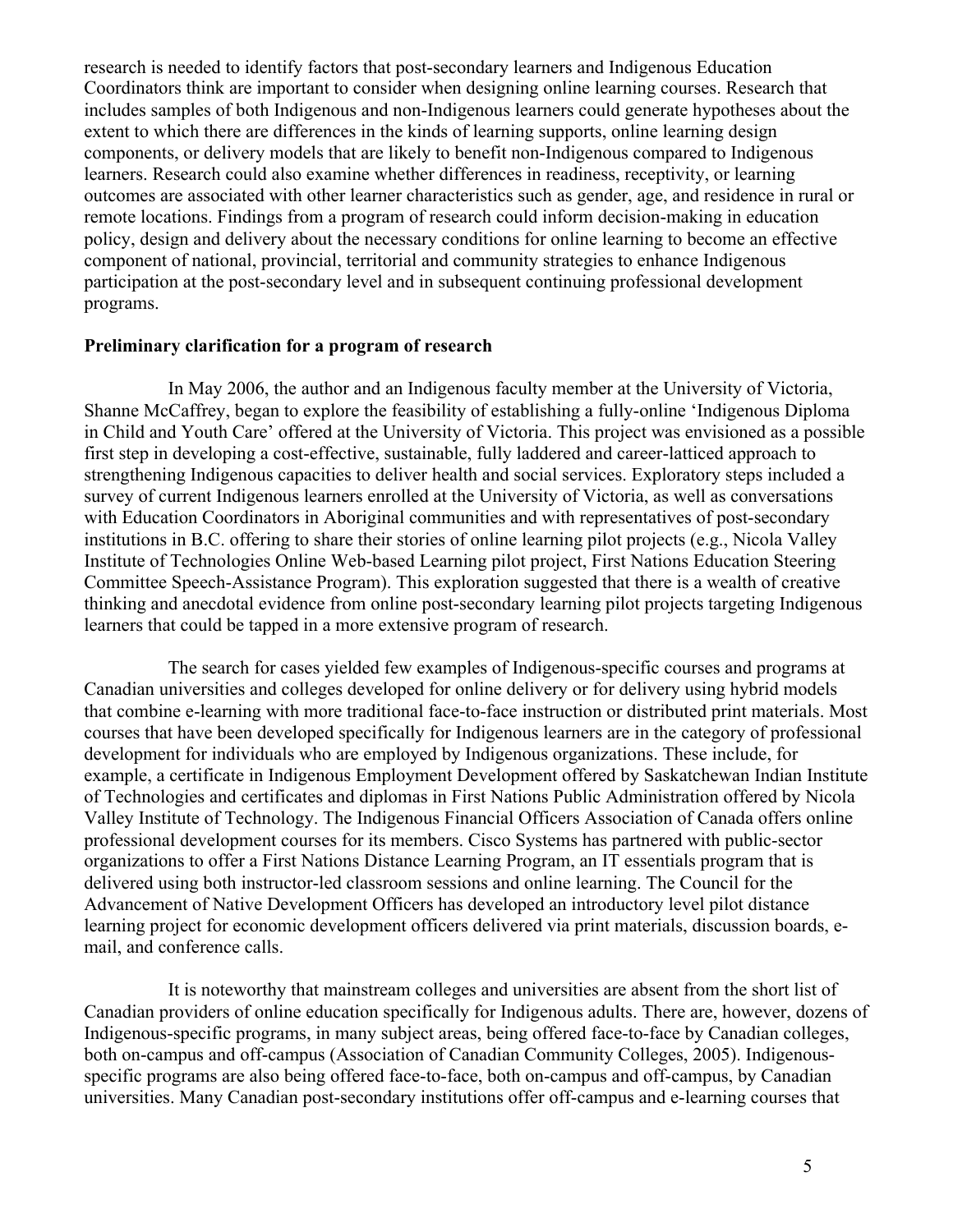serve students in rural and sparsely-populated regions and students who cannot or prefer not to attend on-campus classes, though these are not specifically customized to serve Indigenous learners. The Canadian Virtual University is the portal to distance education and online learning offered by universities. It is probable that Indigenous adults are accessing post-secondary education and training via these programs.

Indigenous institutions that were contacted for the current exploratory survey reported serious challenges encountered in their pilot online courses for Indigenous learners. Most often they reported that most Indigenous learners had difficulty securing regular access to computers, were not familiar with online learning platforms and therefore required preparatory orientation and ongoing technical support, and experienced difficulty with time management and motivation as independent learners. Echoing issues raised by members of education institutions, serious doubts were raised by Aboriginal Education Coordinators about the probability of success of a fully-online approach for Indigenous learners at the post-secondary level. Several respondents underscored the importance of developing expertise in Canada about how to deliver online learning effectively to Indigenous learners in ways that encompass a number of 'special' considerations and the need to offer 'extra' supports.

The survey of Indigenous learners enrolled at the University of Victoria yielded important clues about the kinds of challenges, needed supports, personal readiness, and options that should be considered to support Indigenous participation in post-secondary education. The survey asked 34 respondents to report on the learning conditions, experiences, and needs of members of the First Nations communities whose educational needs they represented. Areas of inquiry in a telephone interview included: (1) learners' access to high speed internet, computers, printers, and alternative resourcing (e.g., Personal Digital Assistants such as Palm pilots and Blackberries; Satellite access for mobile computing); (2) learners' work space challenges and opportunities; (3) learners' receptivity to and familiarity with learning technologies; (4) learners' need for preparatory training to enable them to participate effectively in an online learning community; (5) types of mentoring and social supports learners were likely to require in order to succeed in online teaching and learning environments; and (6) the feasibility and potential for incorporating voice and video technology in online learning to enhance individual and group interaction and mentoring.

Only 10 of the 34 communities where respondents worked had access to high-speed internet, and three had no access at all. Most respondents reported limited access to technical assistance. They reported that nearly all learners had access to computer for at least a few hours each day through their work or a community centre, but that most did not have a personal computer in their home. They estimated that a majority of prospective learners had used internet communication, including email, msn, You Tube, chat rooms, web cams, and discussion boards. A recurrent theme in their reports of experiences among Indigenous community members who had tried online learning was the unwanted sense of isolation that they experienced or anticipated in an online learning environment. They described how Indigenous learners craved interaction with other learners and with the instructor. About half of the respondents described learners in their communities as 'hands on' learners, wanting to 'do' and/or 'be shown' as part of their learning style. These respondents expressed doubt about whether online course work could provide members of the communities they represented with opportunities to engage with other learners, or to learn by doing. Many were uncertain about learners' skills in navigating online learning platforms, and their overwhelming fear being lost in cyberspace. Overall, the survey underscored the need for: (1) preparatory training in the use of an online learning platform; (2) innovative online instructional strategies that engage Indigenous learners in an interactive community of learners; and (3) learning activities that take them into their communities to learn by doing and from sources of cultural and locally relevant knowledge residing in their communities of reference.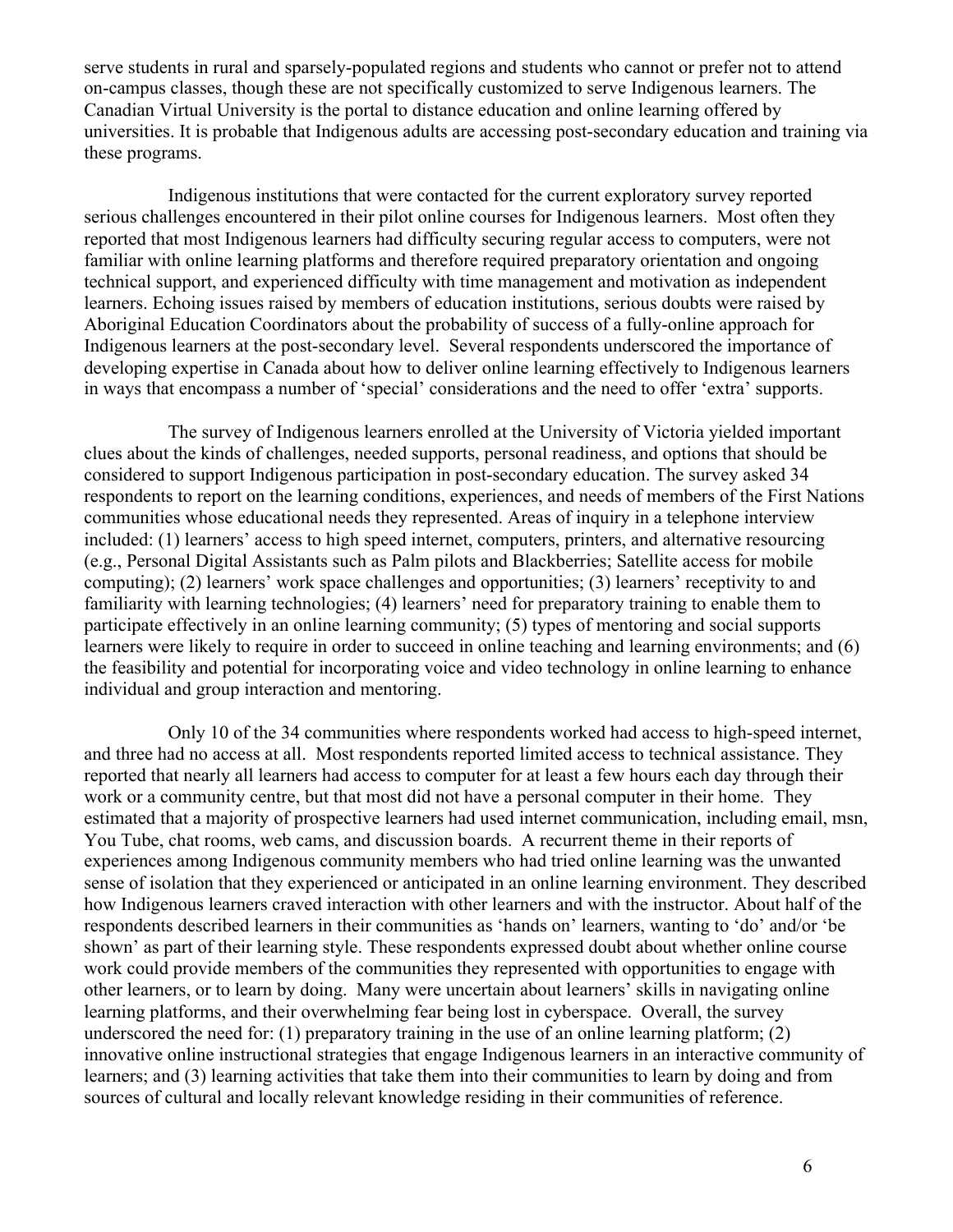The Indigenous community partners involved in this scan also raised important questions about Indigenous learners' readiness for fully online post-secondary programs. They suggested instead the need to explore 'hybrid' delivery models, perhaps beginning with face-to-face course work while Indigenous learners become confident in their ability to succeed in post-secondary education, get to know other learners and the instructors, and develop their online communication skills. Online learning opportunities would then be increased over time until the learner is offered fully online learning as one of several learning modalities.

#### **Innovative instructional designs for Indigenous learners online**

It is axiomatic in education that learners need to situate their learning with reference to a meaningful context. They need to know that what they are learning matters, to whom, and for what purposes. In particular, research about Indigenous post-secondary learners has underscored the importance of locating and drawing upon sources of cultural and community-based knowledge (Ball, 2004). This poses a particular challenge for instructional designers and for online learners. Curricula must invite and guide Indigenous learners to learn from and contribute to their own communities through learning activities that involve them in dialogue and service learning in their local settings. Learners could be asked to begin their coursework by identifying mentors, social supports, Elders, and community service workers in their own setting, and thereby to begin to populate a real-time, on-theground community of support for their learning while they are also part of a virtual community of learners comprised of their classmates and instructor and tutors. Throughout their course, learners can be asked to reach out in person to these individuals and communicate with them about course readings and assignments, as well as receiving their guidance and mentorship. In this approach, learners would be asked to think about the circle of support available to them, and to situate themselves cognitively as well as in reality with reference to this support system, which they will need in order to succeed in their learning journey. Promising practices for developing effective pedagogical practices and curricula designs for Indigenous learners online are suggested by the pilot work done within the University of Victoria School of Child and Youth Care (Ball & McCaffrey, 2007) and the Indigenous Early Childhood Development Virtual University (Pence & Marfo, 2004; Shaefer & Pence, 2006). Educators can also draw upon the work of Australian researchers who have reported their experiences designing e-learning courses for Indigenous adults (Dyson, 2003; McDonald & O'Callaghan, 2007; McLoughlin & Oliver, 1999).

#### **Conclusion: Many paths up the mountain**

Post-secondary institutions must provide a variety of alternatives for Indigenous learners to participate in post-secondary education. The BC Ministry of Advanced Education's Discussion Draft *Proposed Aboriginal Post-Secondary Education Strategy* presents "access and choice" as guiding principles (Merkel, 2006, 11). On-campus and community-based programs are known contributors to the landscape of effective approaches. However not all Indigenous learners are served by either of these delivery modalities. Some Indigenous learners are deterred from classroom-based learning, whether oncampus or in community facilities, because of very negative experiences in classrooms in the past (Archibald & Urion, 1995). Some are deterred because of perceptions of persisting racism and lack of cultural safety or appropriate supports on post-secondary campuses (Ball & Pence, 2006; St. Denis & Hampton, 2002). Some are unable to leave their responsibilities at home. Some are too geographically remote to be able to participate. Given the challenges associated with providing access and choice via face-to-face instruction, either on-campus or off-campus, increased research and innovation needs to be invested in developing online post-secondary education environments and pedagogy that respond to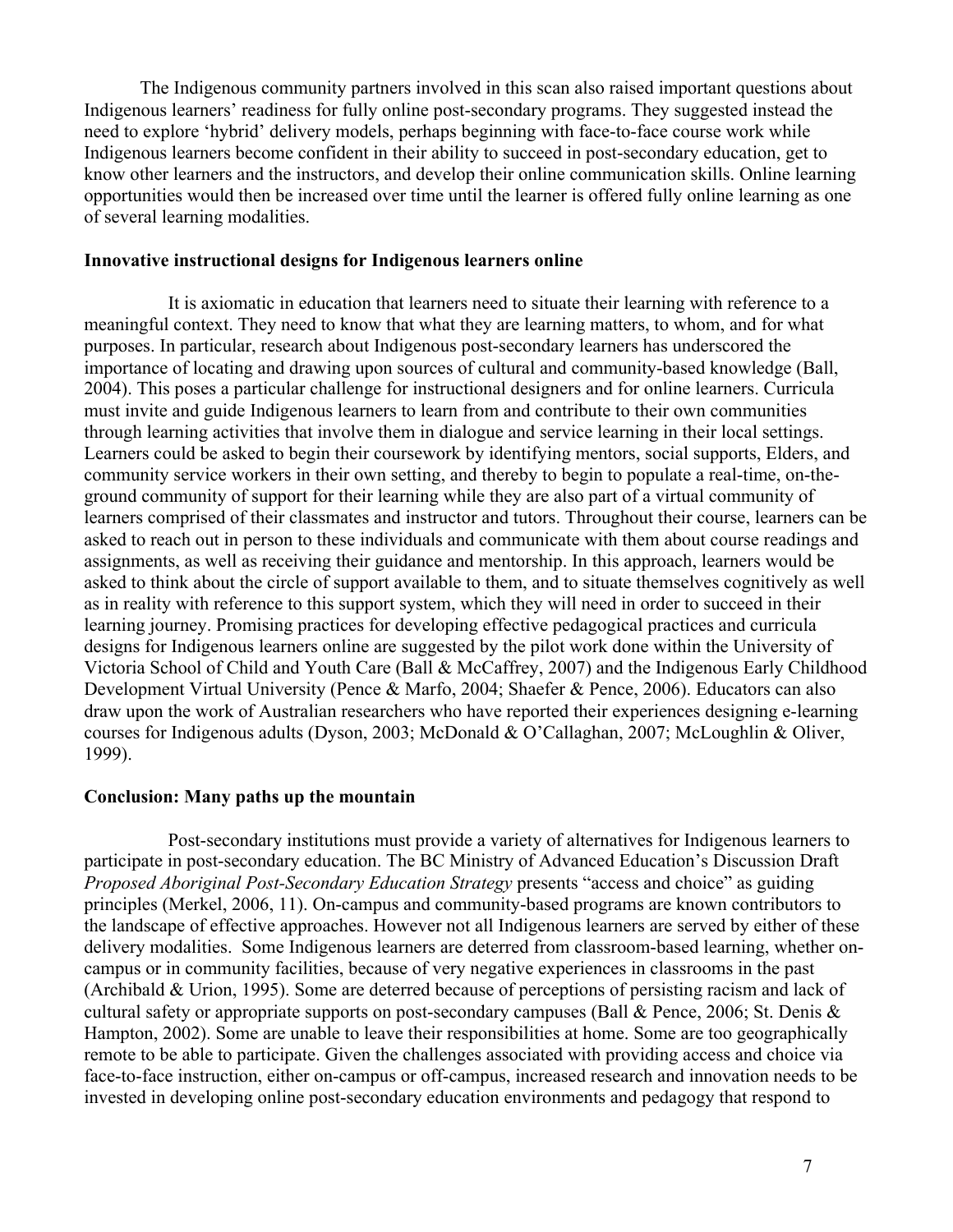Indigenous learners' needs as connectivity improves. As Marie McCallum, a Cree administrator at the Meadow Lake Tribal Council advises: *"Finding our way to wellness among diverse communities of children and families requires many paths up the mountain. No one approach, no one program model, will reach or work for everyone."*

# **References**

Archibald, J., & Urion, C. 1995). Honoring what they say: Postsecondary experiences of First Nations graduates. *Canadian Journal of Native Education, 21*, (1), monograph.

Association of Canadian Community Colleges (ACCC) (2005). *Meeting the needs of Indigenous learners: An overview of current programs and services, challenges, opportunities, and lessons learned.*  Retrieved March 23, 2007, from http://www.accc.ca/ftp/pubs/200507\_Indigenous.pdf

Bale, D. (2005). *A comparative assessment of four online learning programs*. Regina, SK: Saskatchewan Instructional Development and Research Unit. Retrieved March 28, 2007, from http://www.firstnationsnt.ca/UofR-Research/KCDC-report.doc

Ball, J. (2004). As If Indigenous Knowledge and communities mattered: Transformative education in First Nations communities in Canada. *American Indian Quarterly, 28* (3/4), 454- 455.

Ball, J. (2003a). A generative curriculum model of child and youth care training through First Nations-University partnerships. *Native Social Work Journal 4*(1): 84-103.

Ball, J. (2003b). Incorporating indigenous knowledge in post-secondary teaching. In M. Cherian & R.Y. Mau (Eds.), *Teaching large classes: Usable practices from around the world* (pp. 84- 101). Singapore: McGraw-Hill Education.

Ball, J., Definney, S., & Pence, A. (1999). Evaluation of community involving ECCD training in seven First Nations communities. In E. Lowe (Ed.), *Linking research to practice: Second Canadian forum* (pp. 188-193). Ottawa, ON: Canadian Child Care Federation and Canadian School Boards Association.

Ball, J., Leo, C., & Pierre, M. (2001). From the inside out: A profile of Mount Currie First Nation Indigenous child and youth care program. *Interaction 15*(1): 25-27.

Ball, J., & McCaffrey, S. (2007). Online learning experiences for Indigenous education in child and youth care: connectivity scan and survey report. Unpublished manuscript, University of Victoria, School of Child and Youth Care.

Ball, J., & Pence, A. (2000). A post-modernist approach to culturally grounded training in early childhood care and development. *Australian Journal of Early Childhood 25*(1): 21-25.

Ball, J., & Pence, A. (2001a). Training in First Nations communities: Five "secrets" of success. *Interaction 15*(1): 19-24.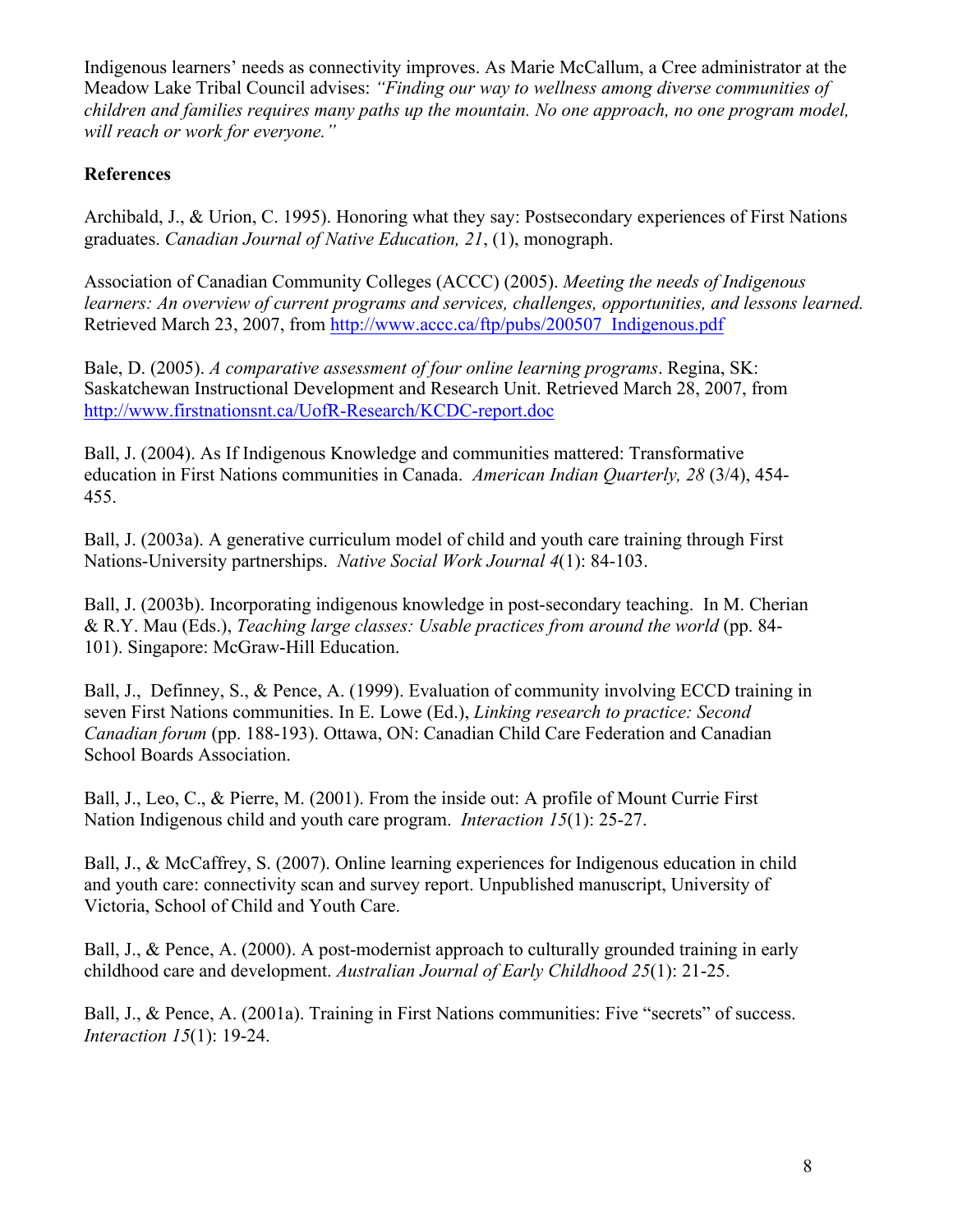Ball, J., & Pence, A. (2001b). *Constructing knowledge and training curricula about early childhood care and development in Canadian Indigenous communities*. Toronto, ON: Caledon Institute of Social Policy.

Ball, J., & Pence, A. (2002). The generative curriculum model: A bicultural community-based approach to building capacity for early childhood care and development in Indigenous communities in Canada. In K. Boven & J. Morohashi (Eds.), *Best practices using Indigenous knowledge* (pp. 198-217). The Hague, The Netherlands: Nuffic; Paris, France: UNESCO/MOST.

Ball, J., & Pence, A. (2006). *Strengthening Indigenous children's development: Communityuniversity partnerships*. Vancouver, BC: UBC Press.

Ball, J., Pence, A., Pierre, M., & Kuehne, V. (2002). Intergenerational teaching and learning in Canadian First Nations Partnership Programs. In M. Kaplan, N. Henkin & A. Kusano (Eds.), *Linking lifetimes: A global view of intergenerational exchange* (pp. 83-100). New York, NY: United Press of America, Inc.

Ball, J., Pierre, M., & Pence, A. (1999). Community development through community-based, bicultural partnerships in ECCE-CYC using a generative curriculum model. In J. Whitehead & G. Huot (Eds.). *Linking research to practice – A Canadian forum* (pp. 73-76)*.* Toronto, ON: M.O.M. Printing.

Battiste, M., & McLean, S. (2005). *State of First Nations learning*. Retrieved March 27, 2007, from http://www.ccl-cca.ca/NR/rdonlyres/4F9A3F29-7170-4812-ADA7- 43CA468F00ED/0/StateOfFirstNationsLearning.pdf

Canada Millenium Scholarship Foundation (2004). *Indigenous Peoples and post-secondary education: What educators have learned.* Prepared by Malatest & Associates. Montreal: Author.

Corrigan, C., & Robertson, C. (2004). *Report from Ministry of Advanced Education open space conference: Issues and opportunities for the future of Indigenous post-secondary education and training.* Retrieved March 27, 2007, from http://www.aved.gov.bc.ca/Indigenous/documents/open\_space\_final\_rpt.pdf

Crossing Boundaries (2004). *Report for the Indigenous voice Ontario e-learning forum*. Retrieved March 21, 2007, from http://www.crossingboundaries.ca/images.av/content/ontario\_elearning report.pdf

Crossing Boundaries National Council (CBNC) (2006). *Indigenous voice national recommendations: From digital divide to digital opportunity*. Retrieved March 21, 2007, from http://www.crossingboundaries.ca/files.av/digital\_opportunieis\_(vol\_4).pdf

Daniels, D. (2003). *Canada's northern Indigenous perspectives on distance learning*. Retrieved March 21, 2007, from http://vefir.unak.is/ICTConference/Daniels.pdf

Downing, R. (2002). *Bridging Indigenous digital and learning divides: Report on Office of Learning Technologies support to Indigenous communities.* Retrieved March 23, 2007, from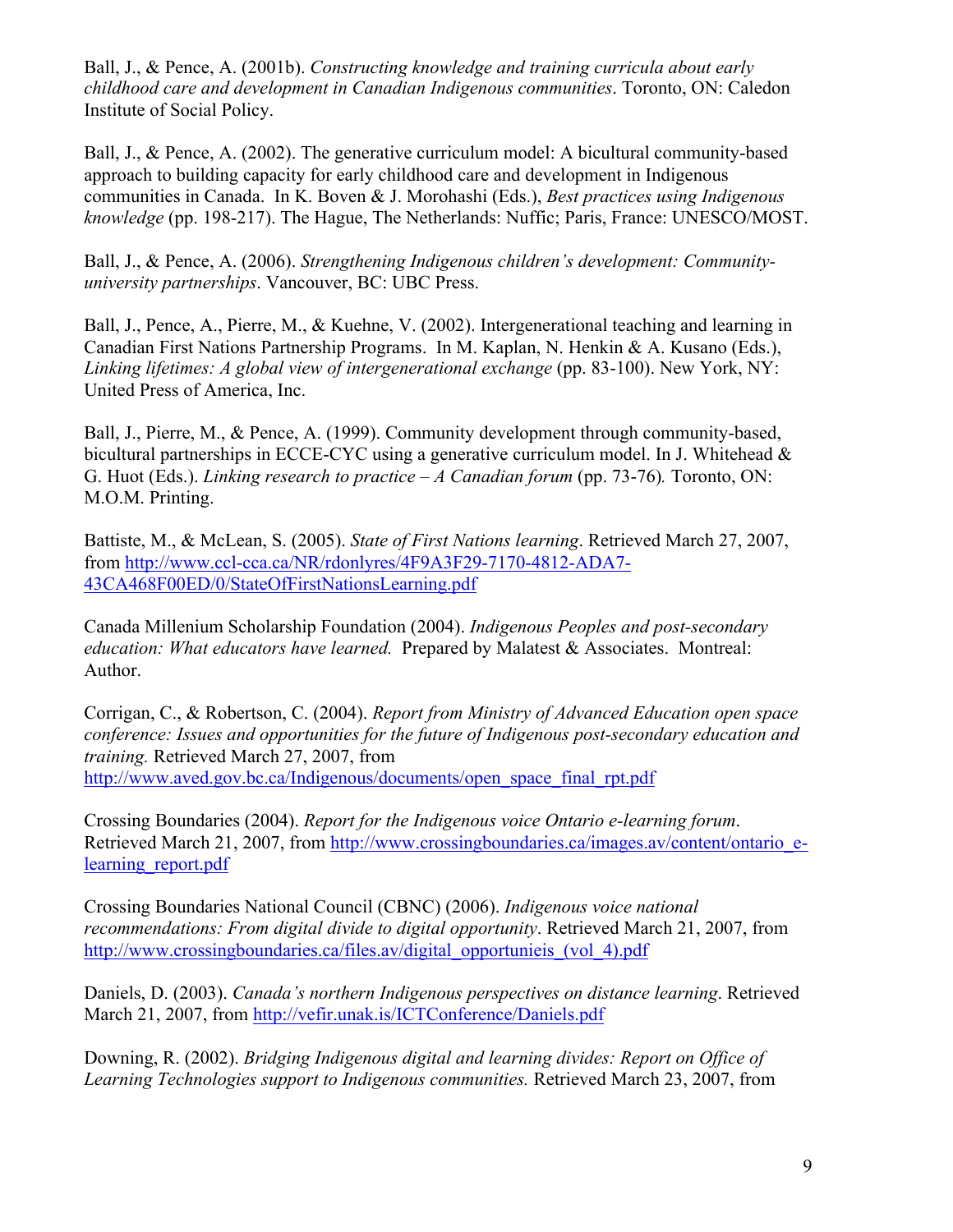http://www.hrsdc.gc.ca/en/hip/lld/olt/Skills\_Development/OLTResearch/bridging-Indigenousdivide e.pdf

Dyson, L.E. (2003). *Constructing shared online learning environments for Indigenous cultural inclusiveness*. Sydney, NSW: Faculty of Information Technology, University of Technology. Retrieved March 29, 2007, from http://project.it.uts.edu.au/ipit/Constructing.pdf

Epstein, R., Gonzalez, M., & Matheos. K. (2005). *The Keyanaw project final report*. Retrieved March 21, 2007, from http://extension.usask.ca:16080/idg/pdfs/Epstein\_Keyanaw\_Report.pdf

Facey, E.E. (2001). *First Nations and education by Internet: The path forward, or back?* Retrieved March 21, 2007, from http://cade.athabascau.ca/vol16.1/facey.html

First Nations Education Steering Committee. (2007) *E-learning in BC First Nations: An Elearning Consortium Model.* Draft copy April 15, 2007.

Government of Canada (2005). *2004 Report on Indigenous Community Connectivity Infrastructure.* Indigenous Canada Portal. Ottawa: Author. Accessed November 20, 2006: www.Indigenouscanada.gc.ca/connectivity

Greenall, D., & Loizides, S. (2001). *Indigenous digital opportunities: Addressing Indigenous learning needs through the use of learning technologies*. Ottawa, ON: Conference Board of Canada. Retrieved March 22, 2007, from http://www.hrsdc.gc.ca/en/hip/lld/olt/Skills\_Development/OLTResearch/aborig\_e.pdf

Human Capital Strategies (2005). *Final report: Review of Aboriginal post-secondary education programs, services and strategies / best practices & Aboriginal Special Projects Funding (ASPF) program.* Victoria, BC: Author. Retrieved March 27, 2007, from http://www.aved.gov.bc.ca/Indigenous/documents/Indigenous\_strategies\_final\_rprt\_june05.pdf

Indian and Northern Affairs Canada (2002). Report on Indigenous community connectivity infrastructure. Ottawa: Author. Accessed May 24, 2006: www.Indigenouscanada.gc.ca/abdt/interface/cac\_stats.nsf/engdoc/1.html

Katenies Research and Management Services & Chignecto Consulting Group (2006). Review of the Indian Studies Support Program component of the PSE program: Final report presented to the joint AFN-INAC PSE working group. Ottawa, ON: Assembly of First Nations. Retrieved March 26, 2007, from http://research.knet.ca/pdf/AFN\_ISSP\_Final\_Report.pdf

Malatest, R.A. & Associates (2002). Best practices in increasing Aboriginal postsecondary enrolment rates. Victoria, BC: Author. Retrieved March 22, 2007, from http://www.cmec.ca/postsec/malatest.en.pdf

Malatest, R.A. & Associates (2004). Aboriginal peoples and post-secondary education: What educators have learned. Montreal, QC: Canada Millennium Scholarship Foundation. Retrieved March 22, 2007, from

http://www.millenniumscholarships.ca/images/Publications/Indigenous\_en.pdf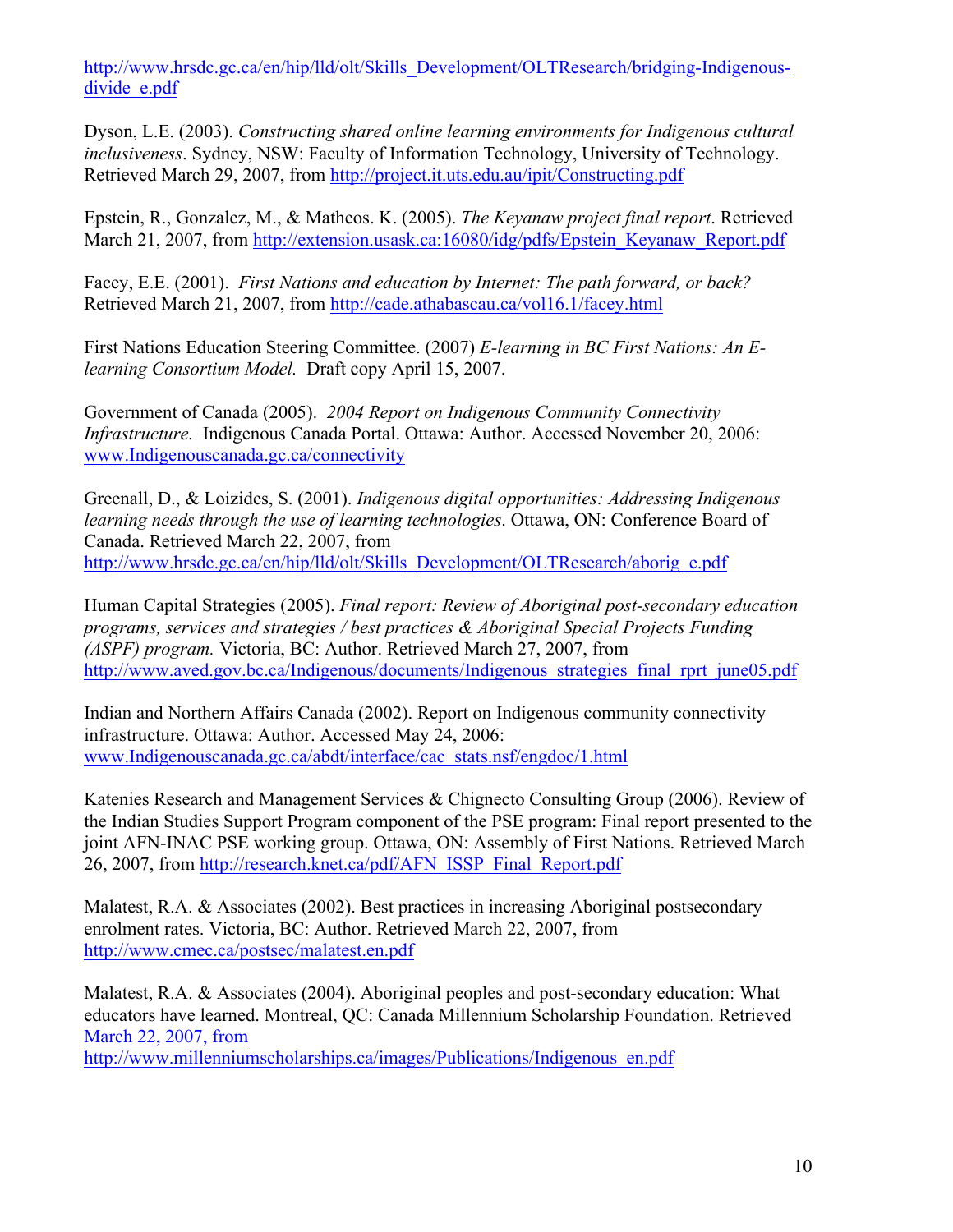McCallum, Marie, Administrative Officer, Meadow Lake Tribal Council, personal communication, 2000.

Mayes, C. (Chair) (2007). No higher priority: Aboriginal post-secondary education. Ottawa, ON: Standing Committee Indigenous Affairs and Northern Development. Retrieved March 26, 2007, from

http://cmte.parl.gc.ca/cmte/CommitteePublication.aspx?COM=10463&Lang=1&SourceId=1941 86

McCue, H. (2006). Indigenous post-secondary education: A think piece from the Centre for Native Policy and Research. West Vancouver, BC: Centre for Native Policy and Research. Retrieved March 26, 2007, from http://www.campus2020.ca/media/Indigenous%20Post-Secondary%20Education%20-%20Harvey%20McCue.pdf

McDonald, R., & O'Callaghan, K. (2007). Indigenous engagement project 2006 end of year forum: Working toward better practice. Canberra, AU: Department of Education, Science and Training. Retrieved March 22, 2007, from

http://www.flexiblelearning.net.au/flx/webdav/site/flxsite/shared/Indigenous%20Engagement/To wards%20Better%20Practice.doc

McLoughlin, C., & Oliver, R. (1999). Instructional design for cultural difference: A case study of the Indigenous online learning in a tertiary context. Retrieved March 21, 2007, from http://www.ascilite.org.au/conferences/brisbane99/papers/mcloughlinoliver.pdf

McMullen, B., & Rohrbach, A. (2003). Distance education in remote Indigenous communities: Barriers, learning styles and best practices. Prince George, BC: College of New Caledonia Press. Retrieved March 21, 2007, from http://www.cnc.bc.ca/ shared/assets/2003mcmullen4398.pdf

Mendelson, M. (2006). Indigenous peoples and postsecondary education in Canada. Ottawa, ON: The Caledon Institute of Social Policy. Retrieved March 26, 2007, from http://www.caledoninst.org/Publications/PDF/595ENG.pdf

Merkel, G. (2006). Moving Indigenous post-secondary education forward "Developing a strategy" summary: Ministry of Advanced Education's 3rd Annual Indigenous Post-Secondary Education Forum. Victoria, BC: Ministry of Advanced Education, Colleges and University Colleges Branch. Retrieved March 27, 2007, from http://www.aved.gov.bc.ca/Indigenous/documents/Indigenous\_education\_forum06.pdf

Ministry of Advanced Education (2005). *Review of Indigenous post-secondary education programs, services, and strategies/best practices and Indigenous Special Projects Funding Program.* Prepared by Human Capital Strategies. Victoria, BC: Author.

Nickerson, M., & Kaufman, J. (2005). *Indigenous culture in the digital age: Indigenous voice cultural working group paper.* Retrieved March 21, 2007, from http://kta.on.ca/documents/IndigenousCultureinaDigitalAge.pdf

Pence, A., & Ball, J. (1999). Two sides of an eagle's feather: Co-constructing ECCD training curricula in university partnerships with Canadian First Nations communities. In H. Penn (Ed.), *Theory, policy and practice in early childhood services* (pp. 36-47)*.* Buckingham, UK: Open University Press.